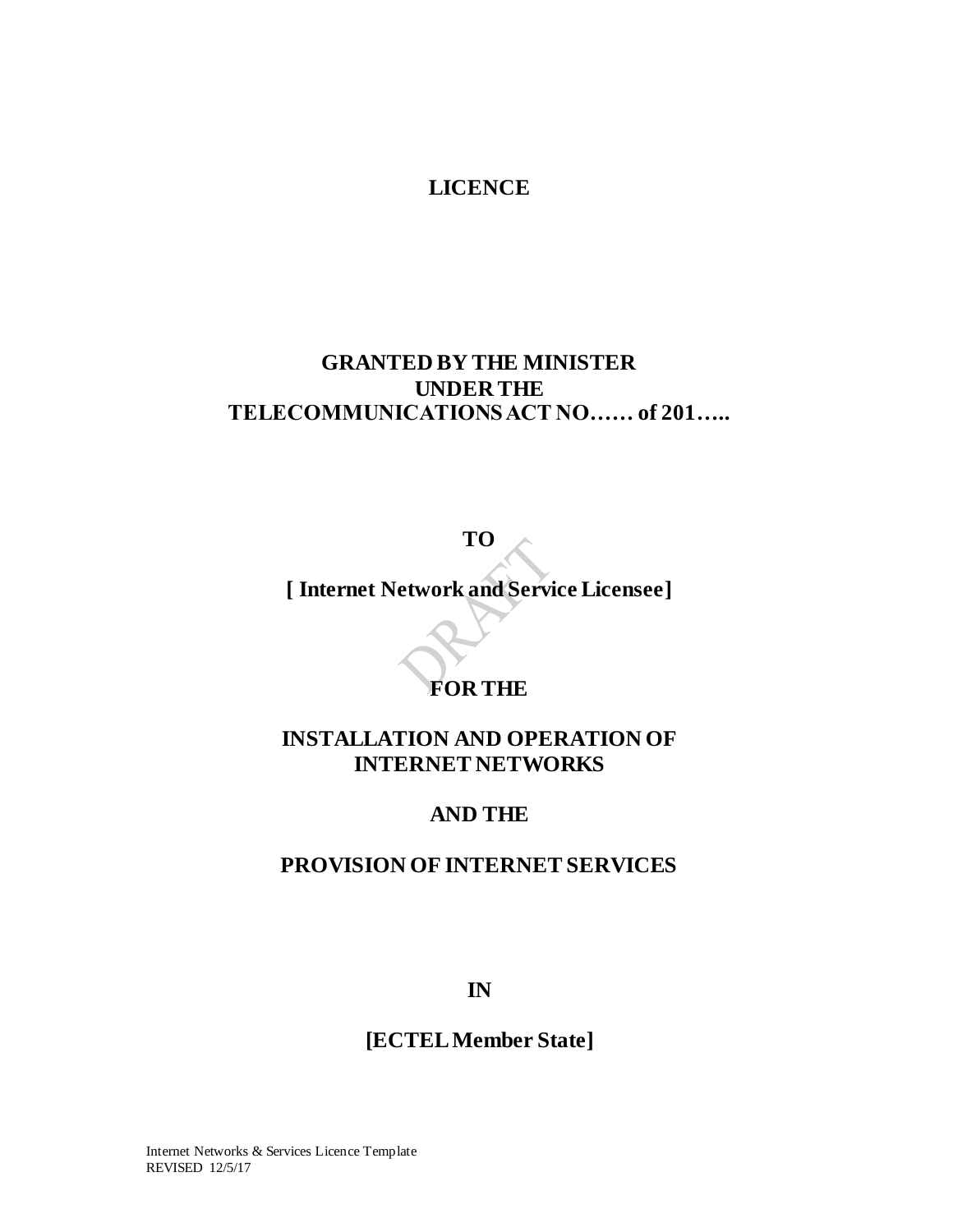# **Table of Contents**

| 1.                                                           |  |
|--------------------------------------------------------------|--|
| 2.                                                           |  |
| 3.                                                           |  |
| $\overline{4}$ .                                             |  |
| 5.                                                           |  |
| 6.                                                           |  |
| 7.                                                           |  |
| 8.                                                           |  |
|                                                              |  |
| 1.                                                           |  |
| 2.                                                           |  |
| 3.                                                           |  |
| $\overline{4}$ .                                             |  |
| 5.                                                           |  |
| 6.                                                           |  |
| INFORMATION REQUIREMENTS<br>7.                               |  |
| 8.                                                           |  |
| PRE-NOTIFICATION OF CHANGES IN SIGNIFICANT INTEREST 13<br>9. |  |
| 10.                                                          |  |
| 11.                                                          |  |
| 12.                                                          |  |
|                                                              |  |
|                                                              |  |
|                                                              |  |
|                                                              |  |
|                                                              |  |
|                                                              |  |
|                                                              |  |
|                                                              |  |
|                                                              |  |
|                                                              |  |
|                                                              |  |
|                                                              |  |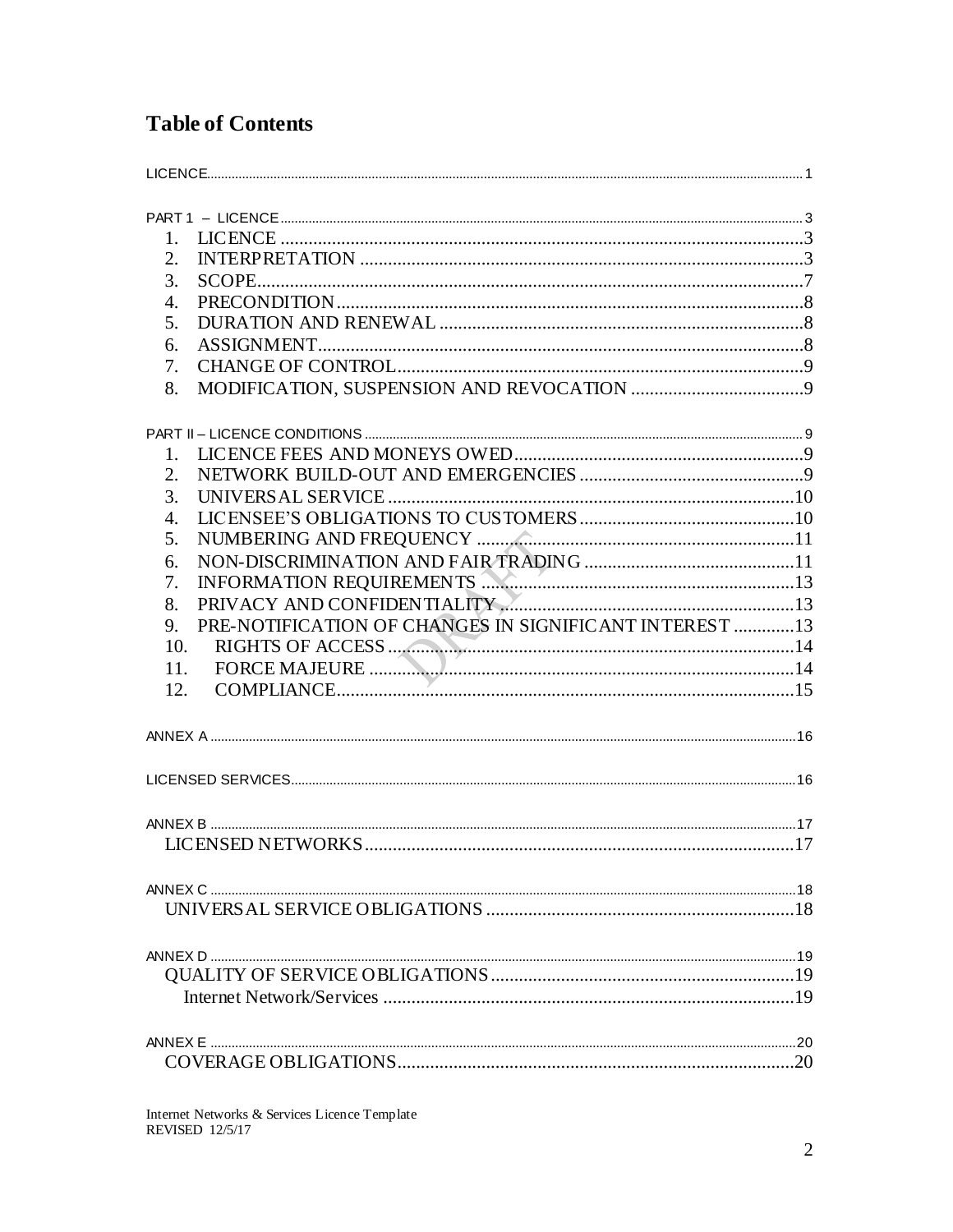## **INTERNET NETWORKS AND SERVICES LICENCE**

**THE MINISTER, in accordance with the Telecommunications Act. No.[-] of 200[-], as amended and acting upon the recommendation of ECTEL, hereby grants this Licence to [Internet Networks and Service Licensee] (hereinafter referred to as the Licensee) to establish a Telecommunications Internet Networks and Services within [ECTEL Member State] as specified herein.**

## <span id="page-2-0"></span>**PART 1 – LICENCE**

### <span id="page-2-1"></span>**1. LICENCE**

This Licence shall be known as the [Internet Networks and Services Licencee] Internet Network and Service Licence 200[-]

### <span id="page-2-2"></span>**2. INTERPRETATION**

In this Licence:

"**Act**" means the Telecommunications Act 200[-] and Regulations made thereunder as amended by superseding legislation;

"**Affiliate**" means, in relation to this Licensee, anybody corporate that is a subsidiary of this Licensee or if this Licensee and another body corporate are subsidiaries of the same body corporate or if each of them is controlled by the same person; and if the Licensee and another body corporate are affiliated with the same body corporate at the same time, they are affiliated with each other;

**"Annex"** means one or more attachments to this Licence, all of which constitutes a part of and is unique to this Licence;

"**Annual Licence Fee**" means the fee payable by the Licensee on each anniversary of the Effective Date;

"**Broadcasting Services**" means either sound broadcasting or television broadcasting or both and includes subscriber television services;

"**Build-Out Obligations**" means the requirements to build out the Licensed Networks as set out in **Annex E** to this Licence or as amended;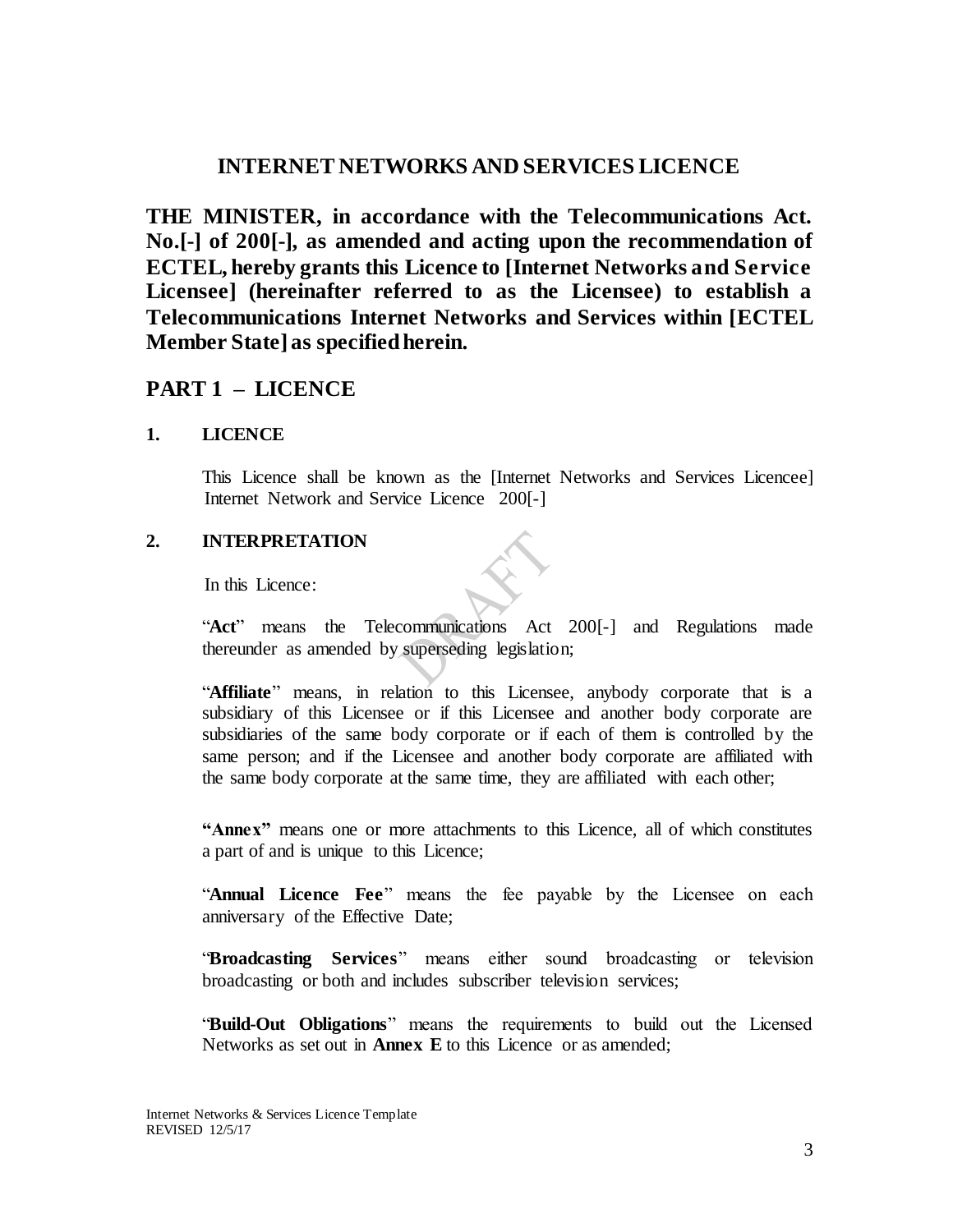**"Change of control"**, in relation to a licensee, means when a person, alone or with other persons, takes charge of the licensee or frequency authorization holder

(a) by acquiring directly or indirectly including by merger –

–

- (i) 50% or more of the licensee's voting share;
- (ii) rights or contracts which confer decisive influence on the composition, voting or decisions of organs of the licensee or frequency authorization holder;
- (iii) while not holding the rights or entitled to the rights under a contract under subparagraph (ii), has the power to exercise the rights deriving from such right or contract;
- (iv) through the licensee or frequency authorization holder divesting its shares;
- (b) by any direct or indirect sale or transfer of substantially all of the assets of the licensee;
- (c) by an approved and completed plan of liquidation of the licensee or an agreement for the sale on liquidation of the licensee;
- (d) by the licensee determining and declaring that a change of control has occurred;

**"Commission"** means the National Telecommunications Regulatory Commission established under the Telecommunications Act as amended;

"Conditions" mean the conditions contained in the Licence, as modified or varied from time to time.

"**Control**" means in the case of a body corporate that a person directly or indirectly, except by way of security only, holds the shares of the body corporate carrying voting rights sufficient to elect a majority of the directors of the body corporate.

"**Coverage Obligations"** mean the geographical coverage obligations to provide the Licensed Services according to the geographical coverage set out in **Annex C** to this Licence;

"**Customer**" means any Person who is, or who wishes to be, provided with the Licensed Services by the Licensee;

"**ECTEL"** means the Eastern Caribbean Telelecommunications Authority;

"**Effective Date**" means [-]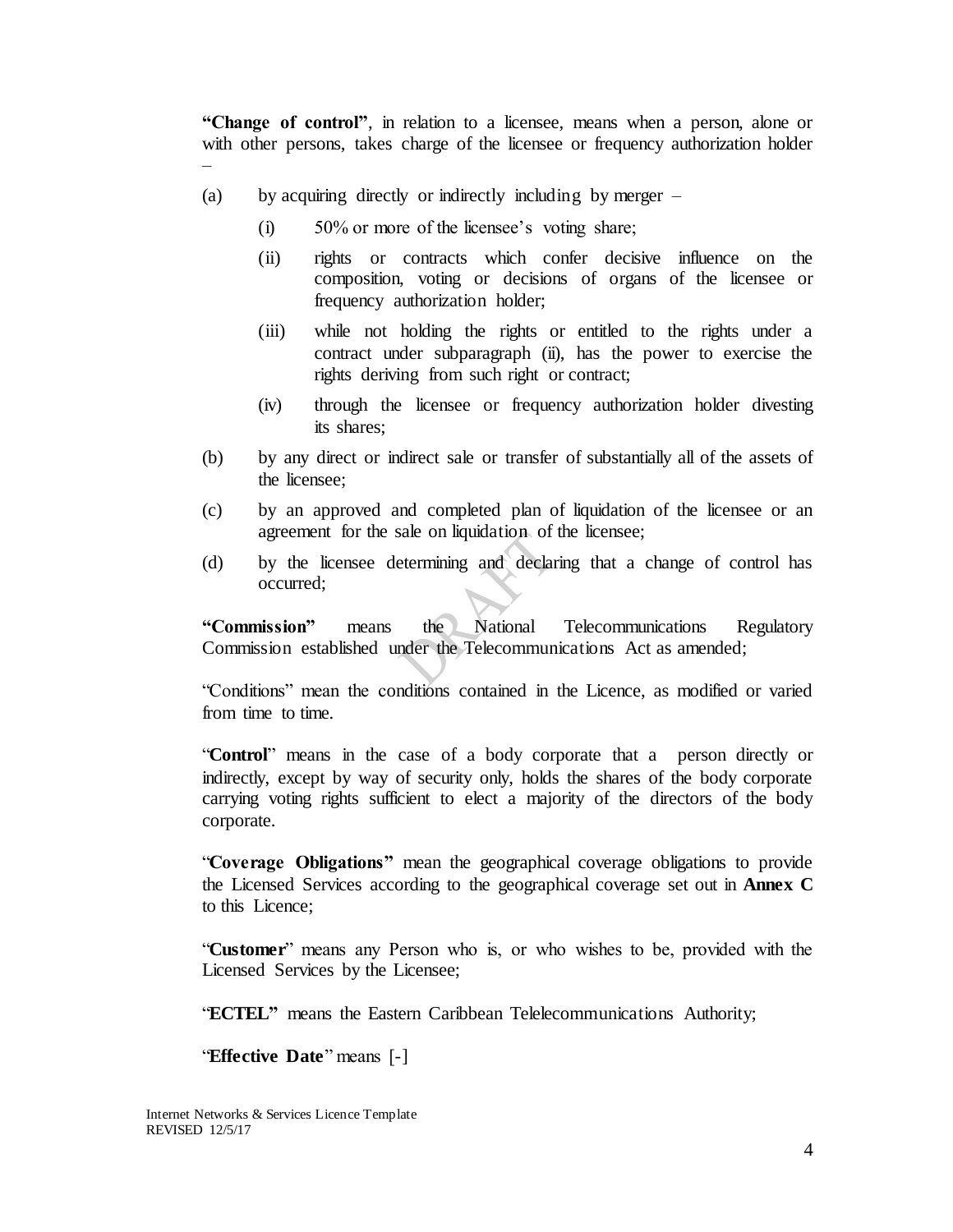#### " **Electronic Communications**" means -

- (a) any type of transmission and receipt of symbols, signals, writing, images and sounds, or any sort of communication on lines, by radio optical, wire, or other electromagnetic systems;
- (b) Includes telecommunications;

**"Electronic Communications Network"** means transmission system and, where applicable, switching or routing equipment and other resources which permit the conveyance of signals by wire, radio, optical signals, electricity distribution systems, high-voltage lines or other electromagnetic means, including networks for radio and television broadcasting and cable television networks;

**"Electronic Communication Service"** means a service provided wholly or partially by the conveyance of signals on an electronic communications network;

"**Emergency Services**" means in respect of the Licensed Area, the relevant public, police, fire and ambulance services, for that territory;

"**Government**" means the Government of [ECTEL Member State];

"**International Electronic Communications Service**" means an electronic communications service including telecommunications service between points in the Licensed Territory and points outside the Licensed Territory or with ships at sea and vessels in coastal waters;

"**Internet**" means a global information system, consisting of high speed circuits connecting routers that transmit data in the form of Internet Protocol packets, that is logically linked together by a globally unique address, based on Internet Protocol; is able to support communications using the Transmission Control Protocol/Internet Protocol; and provides, uses or makes accessible, either publicly or privately, high level services on an electronic communications Network;

"**Internet Access**" means the provision of access to the Internet;

"Licence" means this Licence together with the Annexes;

"Licence Term" means fifteen years (15) from the Effective Date;

"**Licensed Area**" means the territory of [ECTEL Member State];

"**Licensed Networks**" means those Internet networks detailed in **Annex B**;or as operated pursuant to a licence granted under this Act;

Internet Networks & Services Licence Template REVISED 12/5/17 "**Licensed Services**" means those Internet Services detailed in **Annex A**; or as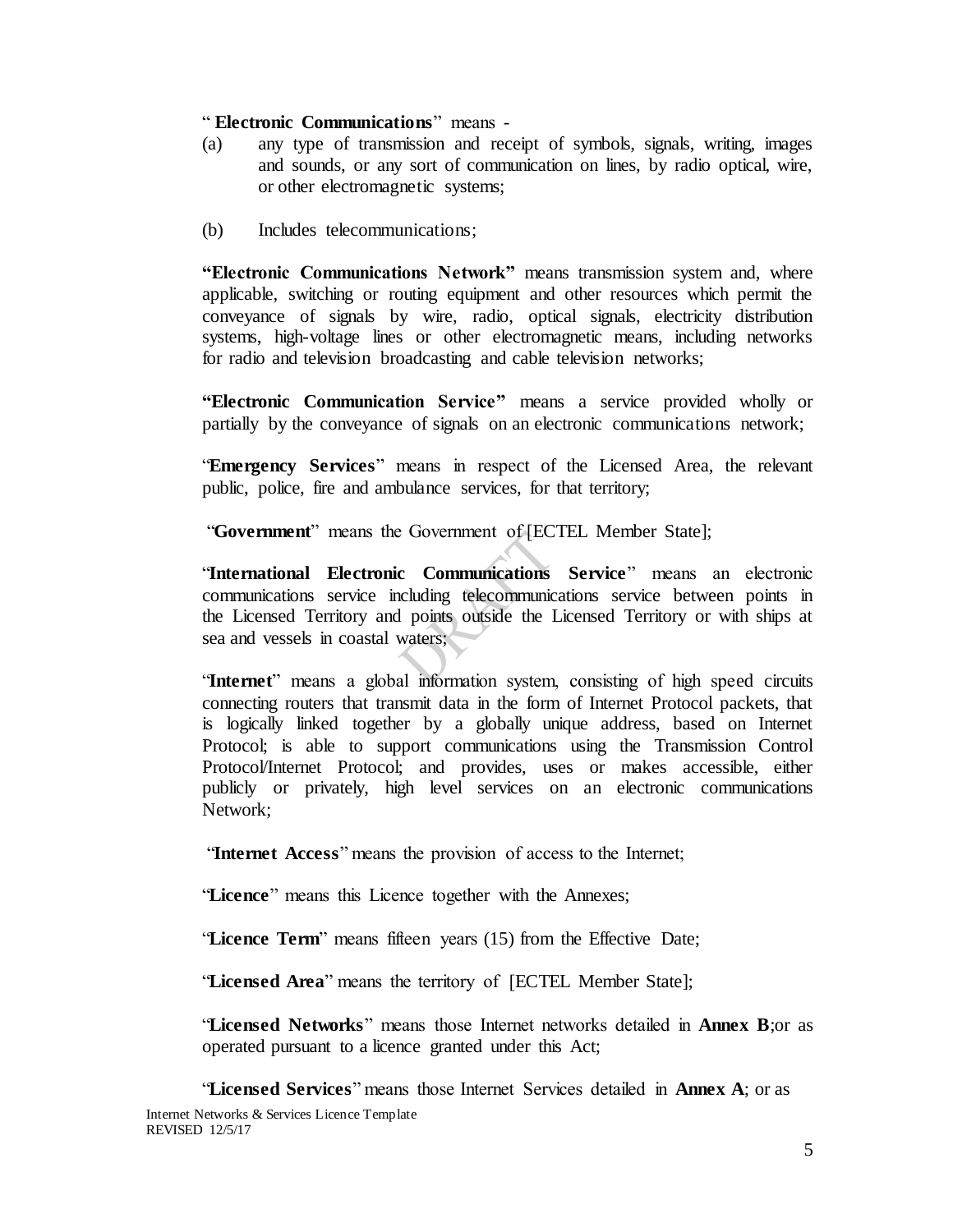"**Licensee**" means [Insert name of Licensee];

"**Market**" means a market in [ECTEL Member State] and when used in relation to an electronic communications service, means a market for those electronic communications services or other services that are substitutable for, or otherwise competitive with, the first-mentioned telecommunications services;

**"Merger"** means the cessation of two or more persons, at least one of which is or controls a licensee or frequency authorization holder from being distinct, whether by purchase or lease of share, amalgamation, combination, joint venture or any other method through which influence over the policy of another licensee or frequency authorization is acquired.

"**Net Neutrality"** means the principle that an electronic communications network and licensees permit all data over the internet by not interrupting, throttling, blocking or degrading such data.

"**Numbering Plan**" means the National Numbering Plan established and managed by the Commission in accordance with the Regional Plan established by ECTEL;

"**Order**" means an order issued by the Minister under the Act;

**"Quality of Service Obligations**" means the quality of service obligations set out in **Annex D** to this Licence, or as issued or amended in Regulations issued by the Minister;

"**Regional Spectrum Management Plan**" means the Spectrum Plan to be developed by ECTEL in accordance with the Act;

"**Regulations**" means regulations issued by the Minister pursuant to Section [-] of the Act as amended;

"**Renewal Fee**" means a fee payable by the Licensee to the Commission on the renewal of this Licence;

**"Retail Customer**" means a consumer other than a licensee, who is –

- (a) obliged to pay periodically or on demand for an electronic communications service; or
- (b) has entered into an agreement for the provision of an electronic communications service; any Person who is, or who wishes to be, provided with the Licensed Services by the Licensee;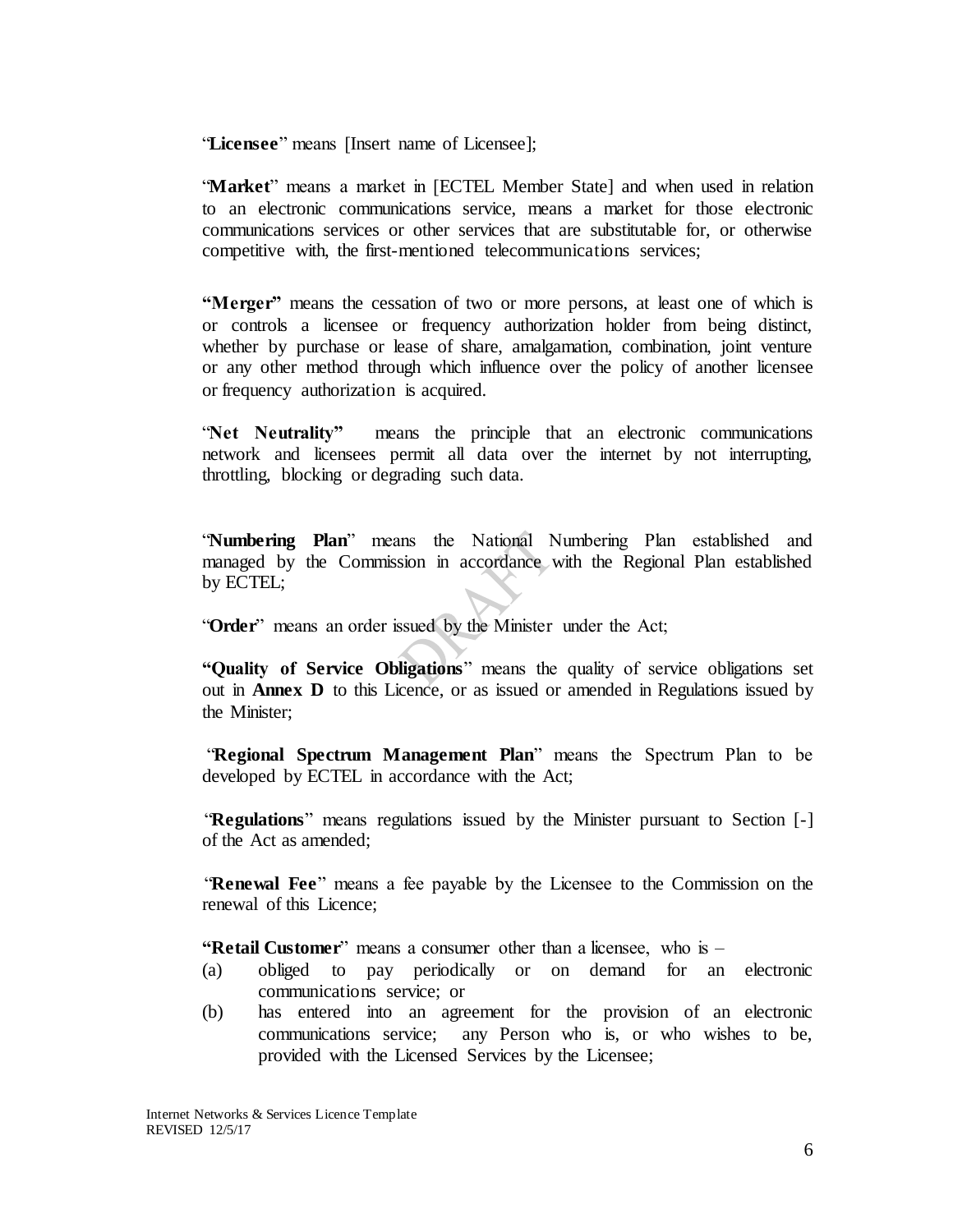**"Significant market power"**, in relation to a licensee, means that a licensee individually or jointly with others enjoys a position of economic strength which enables it to hinder the maintenance of effective competition on the relevant market by affording the licensee the power to behave to an appreciable extent independently of its competitors and users;

**"Significant interest"**, in relation to an incorporated body, means a holding or interest in the company or in any holding company of the company held or owned by a person, alone or with any other person and whether legally or equitably, that entitles or enables the person, directly or indirectly  $-$ 

- (a) to control [20%] or more of the voting rights of that company at a general meeting of the company;
- (b) to a share of [20%] or more in dividends declared and paid by the company;
- (c) to a share of [20%] or more in any distribution of the surplus assets of the company;

"**Standard Customer Agreement**" means the terms and conditions on which a particular Licensed Service is provided to Customers;

"**Universal Service Obligation**" means the obligation to provide Universal Service as set out in Part II, Clause 3.1 of this Licence and outlined in **Annex [E]** or as amended in Regulations issued by the Minister.

Any word, phrase or expression used in the Licence shall, unless the context requires otherwise, have the same meaning as it has in the Act.

Words importing the singular shall include the plural and vice versa.

### <span id="page-6-0"></span>**3. SCOPE**

- 3.1 The Licensee is authorised to connect the Licensed Networks to:
	- 3.1.1 any other Electronic Communications Network operated under a licence granted by the Minister in accordance with the Act;
		- 3.1.2 any Electronic Communications Network outside [ECTEL Member State];
		- 3.1.3 any earth-orbiting apparatus in accordance with applicable requirements; and
		- 3.1.4 any Terminal Equipment approved for connection in accordance with Section [-] of the Act.
- 3.2 The Licensee is hereby authorized to provide the Licensed Services by means of the Licensed Networks.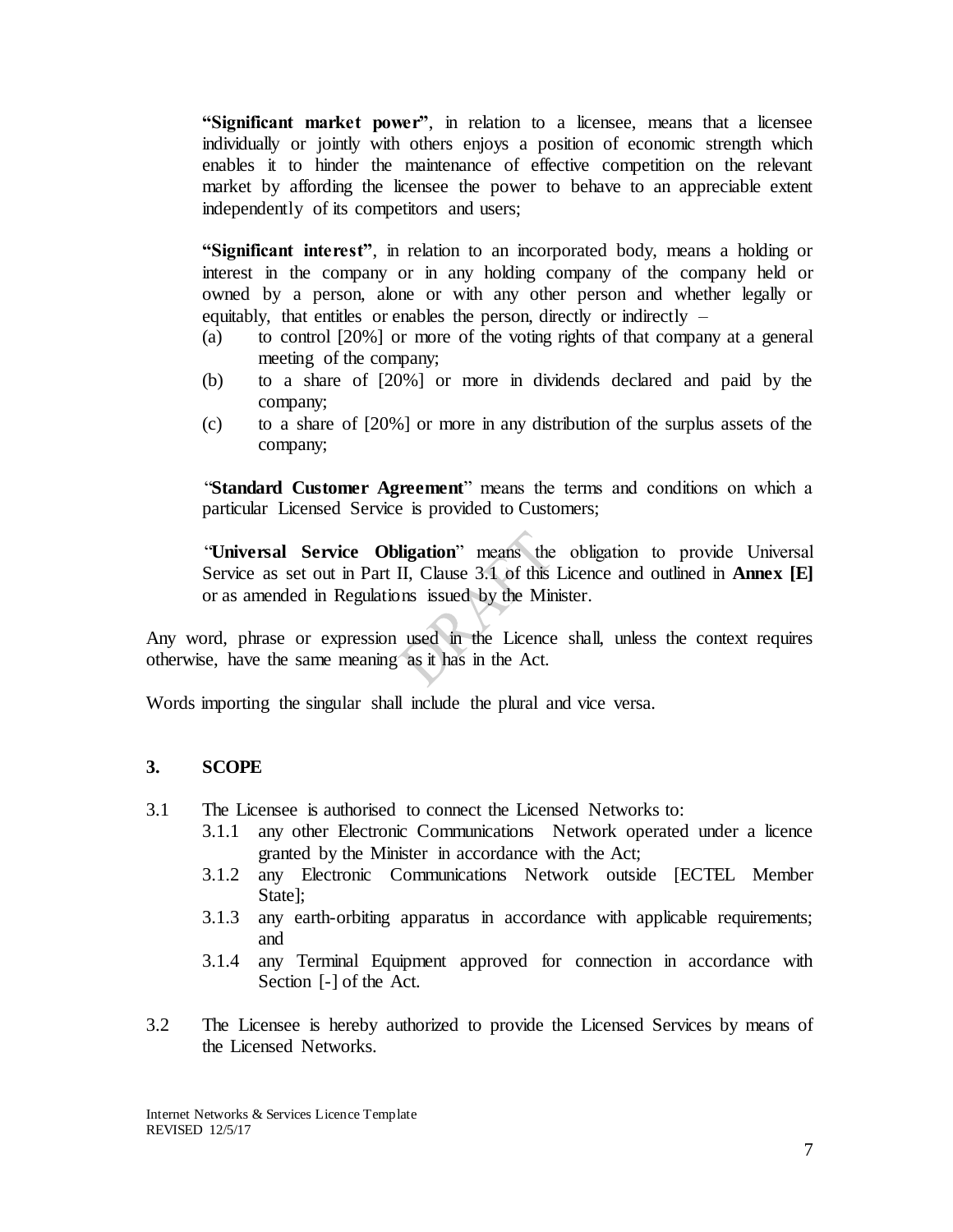- 3.3 The Licensee is hereby authorized to establish and operate the Licensed Networks and to provide the Licensed Services to any person within the Licensed Area.
- 3.4 This Licence is non-exclusive and is not intended to convey proprietary rights.

#### <span id="page-7-0"></span>**4. PRECONDITION**

4.1 The rights of the Licensee set herein shall not take effect until the Licensee shall have paid the fees set out in the Act.

#### <span id="page-7-1"></span>**5. DURATION AND RENEWAL**

- 5.1 This Licence is granted on the Effective Date for a period of fifteen (15) years.
- 5.2 The Minister shall renew the Licence upon request by the Licensee for an additional period determined by the Minister, upon expiration of the Licence Term provided that none of the provisions of section [-] of the Act would cause the Minister to refuse a request for renewal.
- 5.3 Where the Licensee wishes to renew the Licence, the Licensee shall make a written application to the Minister, in the prescribed form, twelve (12) months prior to the expiry date of the Licence or at a later date if the Minister so determines.
- 5.4 On granting a renewal of the Licence the Minister may vary the terms of the Licence, if the Minister considers it reasonable to do so.
- 5.5 The provisions of section [-] of the Act relating to suspension, revocation, etc shall apply *mutatis mutandis* to the renewal of a Licence.
- 5.6 Renewal of the Licence shall not take effect until the Licensee has paid the Renewal Fee and any other fees owed under the Licence.

#### <span id="page-7-2"></span>**6. ASSIGNMENT**

- 6.1 The Licensee shall not assign or otherwise transfer this Licence or any of its rights or obligations under this Licence without the prior written consent of the Minister, subject to Clause 6.2 below.
- 6.2 The prior written consent of the Minister shall not be required by the Licensee where the assignment or transfer results from an internal reorganization of a body corporate that involves no change in the beneficial ownership thereof. The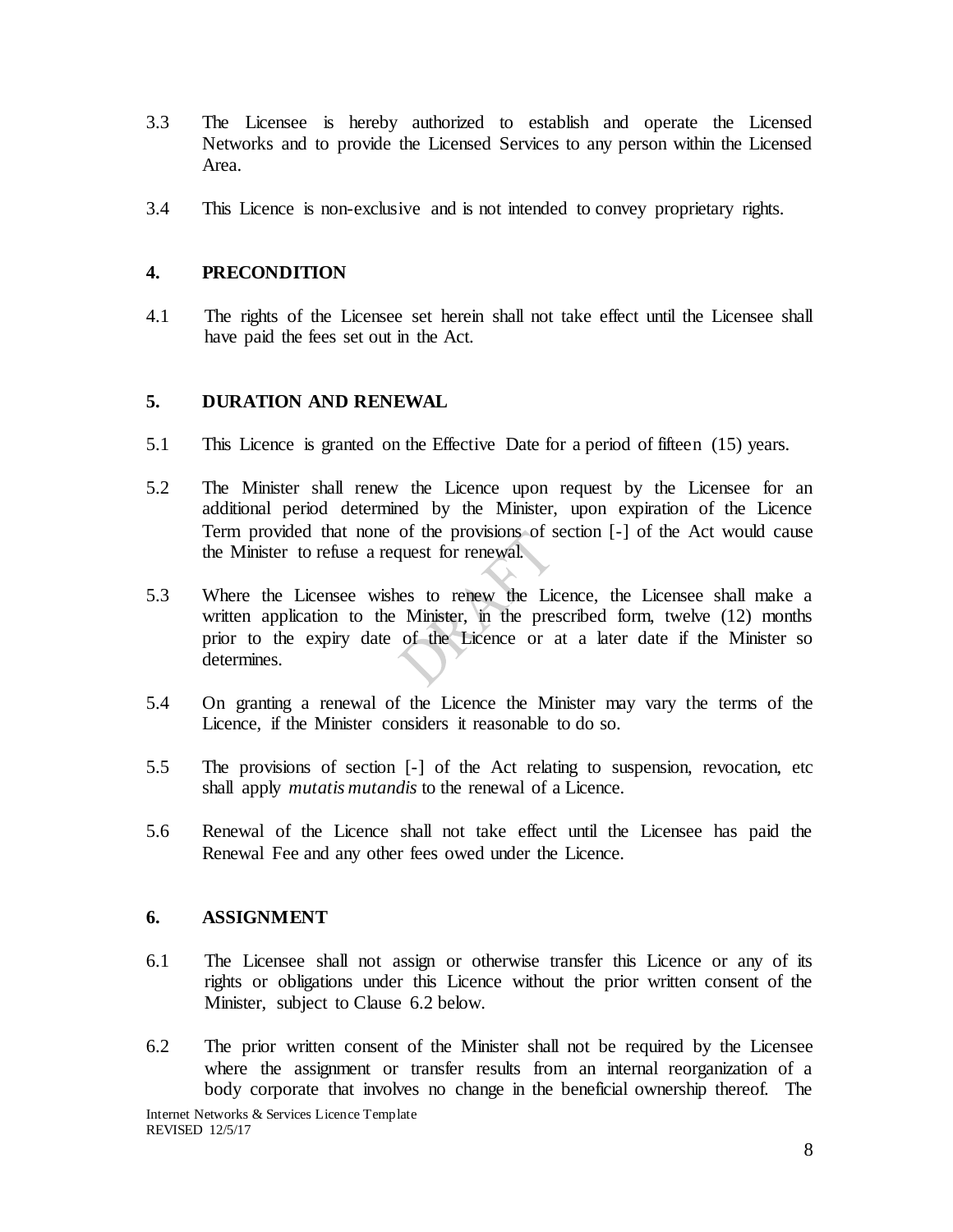Licensee shall give prior notification to the Minister of the nature and extent of such assignment or transfer.

## <span id="page-8-0"></span>**7. CHANGE OF CONTROL**

**7.1** The Licencee shall not enter into a merger agreement or any agreement which results in the change of control of the licensee, without the prior written consent of the Minister, acting on the recommendation of ECTEL. The Minister shall not unreasonably withhold his consent to a change of control and shall give reasons for refusal.

## <span id="page-8-1"></span>**8. MODIFICATION, SUSPENSION AND REVOCATION**

- 8.1 This licence shall be subject to modification, variation, suspension and revocation according to Sections [-] of the Act.
- 8.2 In deciding whether to agree to an amendment proposed by the Licensee, the Minister shall give due consideration to any submission received from the Licensee and other interested parties in relation to the proposed amendment.
- 8.3 If after 18 months from the date of issuance of this licence the licensee does not provide full customer service for which this licence has been granted, the licensee shall forfeit this licence. Upon forfeiture of this licence under this clause, there shall be no refund of any fees, bonds payments or charges whatsoever that have been paid in respect of this granting of the licence.

# <span id="page-8-2"></span>**PART II – LICENCE CONDITIONS**

## <span id="page-8-3"></span>**1. LICENCE FEES AND MONEYS OWED**

- 8.1 The Licensee shall pay all fees prescribed under the Act.
- 8.2 If the Licensee owes money to the Government or ECTEL in relation to fees payable in respect of this Licence, the Licensee shall be in breach of the Licence in the Licensee fails to pay that money within ninety (90) days after receiving a written notice from the Minister indicating that payment is due.

## <span id="page-8-4"></span>**2. NETWORK BUILD-OUT AND EMERGENCIES**

2.1 The Licensee shall provide access to emergency services by means of the Licensed Networks.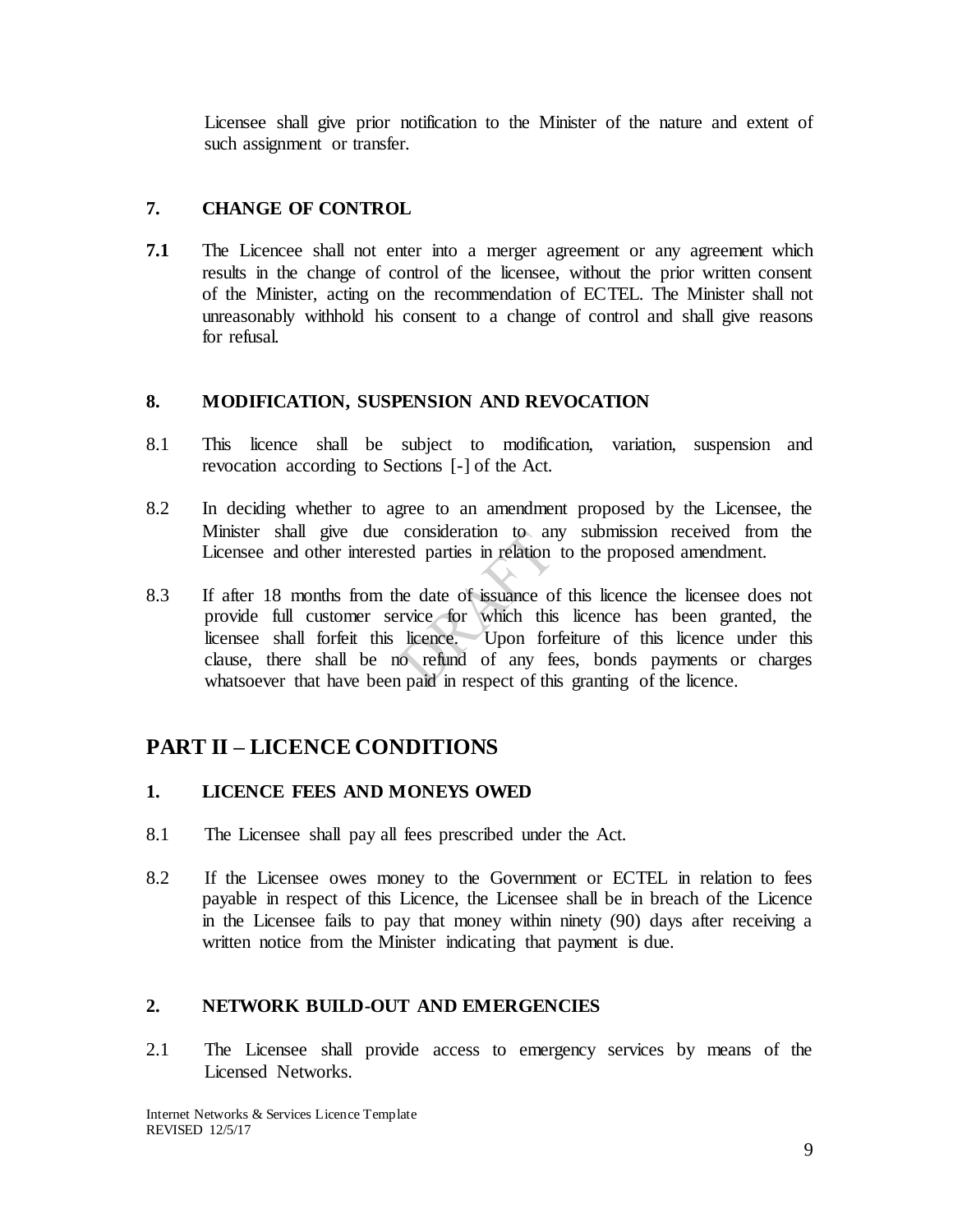2.2 In the event of hurricanes, earthquakes, floods and similar emergencies, the Minister may require the Licensee to provide free of charge to the Government or to such other Institutions or persons such Telecommunications Services as the Minister shall reasonably determine are necessary in the public interest, provided that if the emergency extends beyond thirty (30) days, the Government will compensate the Licensee for any days in excess of thirty (30) days.

#### <span id="page-9-0"></span>**3. UNIVERSAL SERVICE**

- 3.1 The Licensee shall fulfill the Universal Service Obligations pursuant to Section [-] of the Act.
- 3.2 The Licensee shall make payments into the Universal Service Fund as amended, in accordance with Regulations or Orders issued by the Minister pursuant to Section [-] of the Act.

### <span id="page-9-1"></span>**4. LICENSEE'S OBLIGATIONS TO CUSTOMERS**

- 4.1 The Licensee shall, in accordance with the Act take such steps as are necessary to ensure that in relation to its Licensed Services, each customer can reasonably and reliably have access to information services to assist them with queries relating to the Licensed Services, including installation, fault reporting, freedom of customer migration, billing and directory assistance.
- 4.2 The Licensee shall comply with the principle of net neutrality as set out in this Licence, save as is necessary for reasonable network management and in accordance with the Act.
- 4.3 The Licensee shall meet the Quality of Service Obligations as amended in Regulations issued by the Minister
- 4.4 The Licensee shall, no later than three months after the Effective Date, establish an efficient procedure for the resolution of disputes with Customers, in accordance with the Act.
- 4.5 The Licensee shall, no later than three months after the Effective Date, submit to the Commission for approval, a form of Standard Customer Agreement containing the terms and conditions for the provision of Licensed Services to Customers.
- 4.6 The Licensee shall notify all customers of the approved terms and conditions of the Standard Customer Agreement in the manner specified by the Commission and shall thereafter provide Licensed Services based upon the Standard Customer Agreement.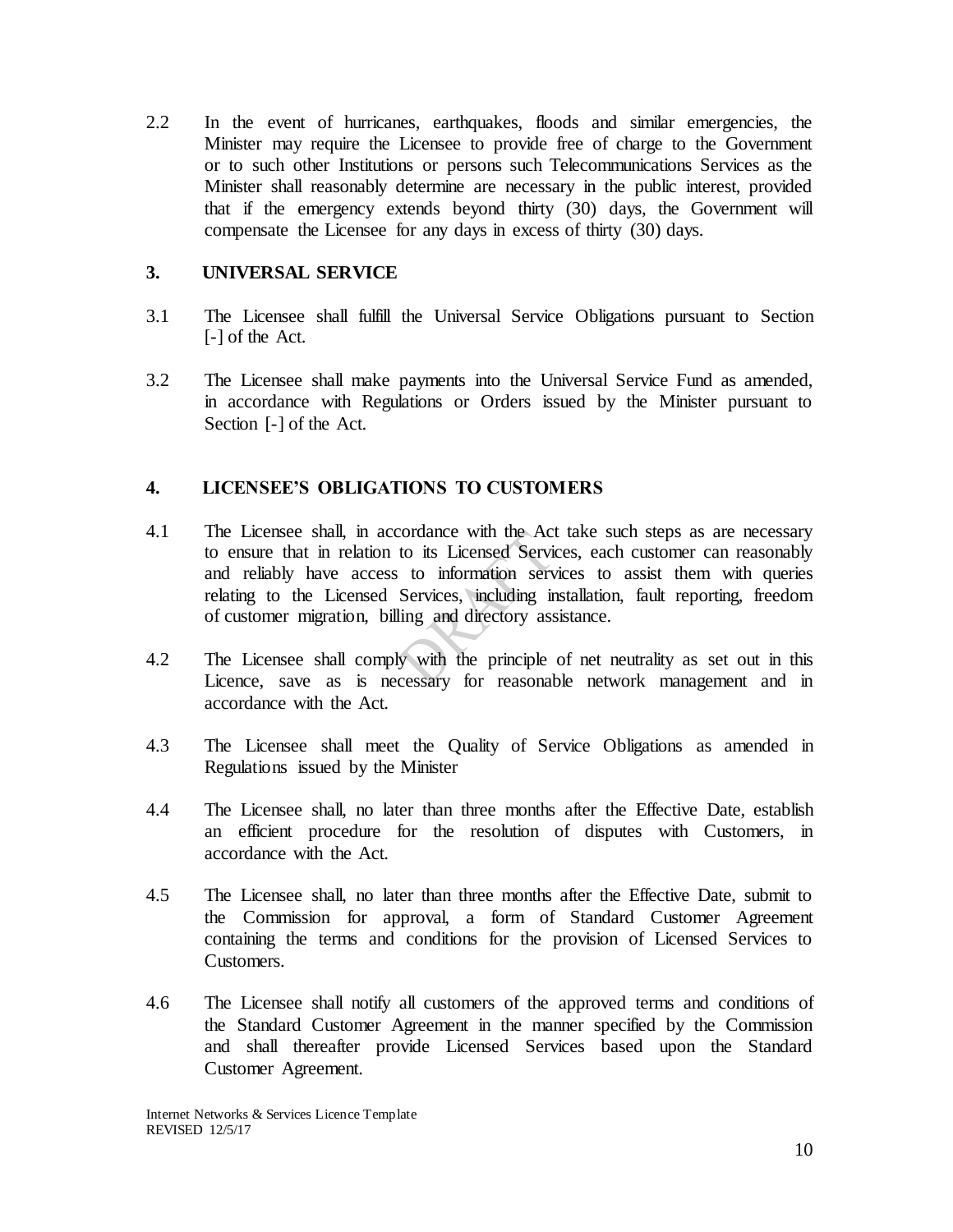- 4.7 The Licensee may from time to time modify the Standard Customer Agreement , subject to obtaining the prior written approval of the Commission and shall notify the Commission and customers of such modification.
- 4.8 The Standard Customer Agreement and any modifications made under Clause 4.7 above shall be compliant with the Act and other applicable laws. In the event that the Standard Customer Agreement or modifications do not comply with the Act and other applicable laws, the Commission shall instruct the Licensee to make the appropriate amendments. Such amendments shall be notified to the Customer in accordance with Clause 4.6 above and shall not have retroactive effect.
- 4.1 The License shall offer number portability to its customers.

## <span id="page-10-0"></span>**5. NUMBERING AND FREQUENCY**

- 5.1 The Licensee shall operate in accordance with the Numbering Plan.
- 5.2 The Licensee shall configure its network to facilitate number portability between similar networks, as and when directed by the Commission, acting on the recommendation of ECTEL.
- 5.3 Nothing in the Licence empowers the Licensee to use radio frequency spectrum that has not been granted in accordance with the Act.
- 5.4 The Licensee shall use the authorised frequency in accordance with the Regional Spectrum Management Plan and only for the purposes of providing the Licensed Services.

### <span id="page-10-1"></span>**6. NON-DISCRIMINATION AND FAIR TRADING**

- 6.1 The Licensed Networks shall be established and operated, and the Licensed Services shall be provided, by the Licensee on an arm's length commercial basis with respect to all Affiliates of the Licensee.
- 6.2 In providing the Licensed Services, the Licensee shall not discriminate as between similar types of Customers in relation to Licensed Services provided to those Customers in the Licensed Area and shall offer the Licensed Services on the same terms and conditions to similar types of Customers.
- 6.3 The Licensee shall not discriminate against any Customer using Customer Equipment, in connection with the Licensed Networks, which are not self nor leased by the Licensee provided that any such Customer Equipment is of a type approved under the Act.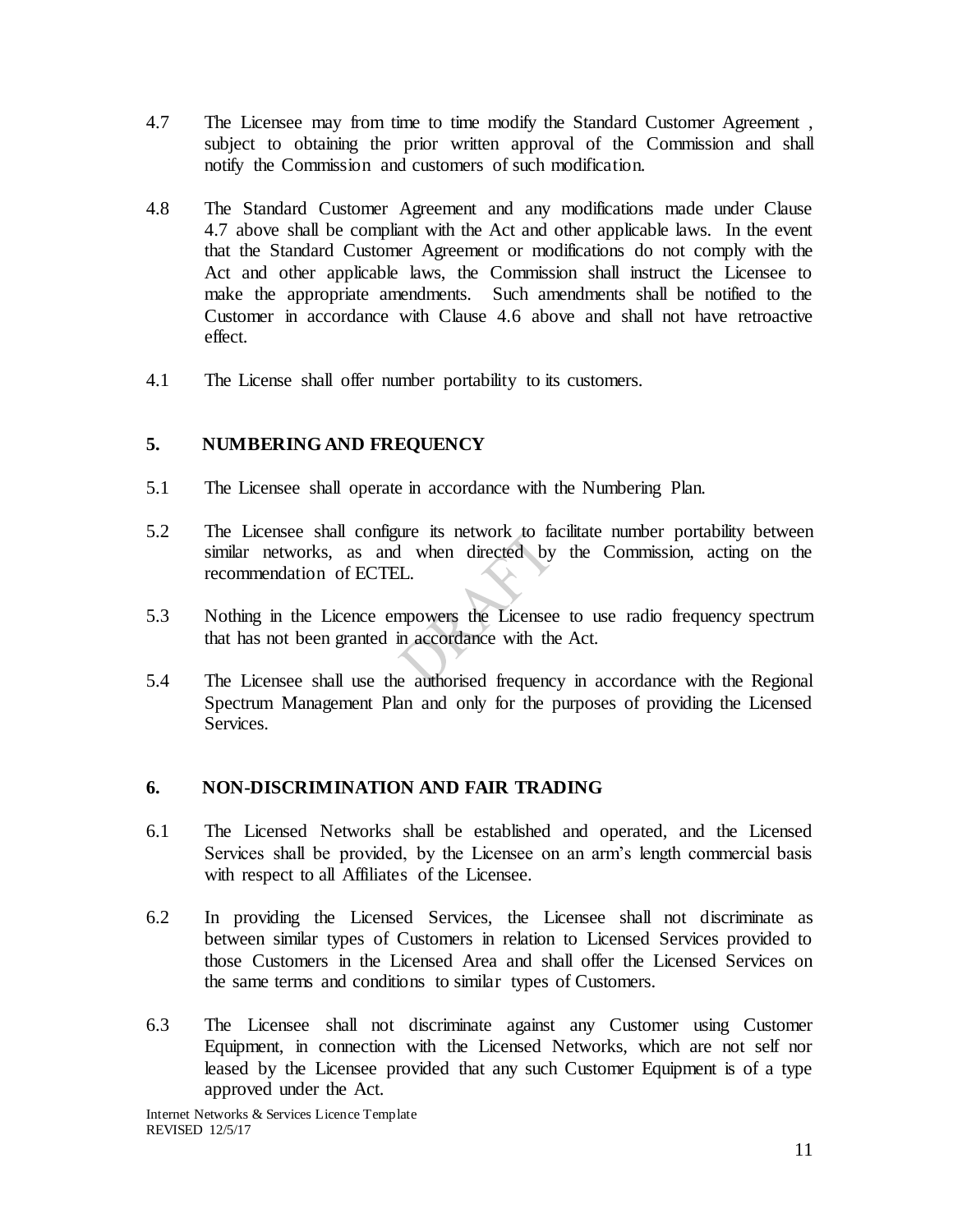- 6.4 The Licensee shall not engage in any activities, whether by act or omission, which have, or are intended to or likely to have, the effect or unfairly preventing, restricting or distorting competition in any market for the Licensed Services as specified in Regulations issued by the Minister.
- 6.5 Without limiting the generality of Clause 6.4 above, any such act or omission shall include:
	- 6.5.1 any abuse by the Licensee, either independently or with others, of a dominant position; or of significant market power; or
	- 6.5.2 entering into any contract or engaging in any concerted practice with any other party; or
	- 6.5.3 failing to comply with any written direction of the Commission to act or to refrain from acting in a particular manner where the effect of the act or omission has been deemed by the commission as likely to have the effect of unfairly preventing, restricting or distorting competition in the Licensed Service; or
	- 6.5.4 where the effect of the conduct defined in Clauses 6.5.1, 6.5.2, and 6.5.3 is, or is likely to be, a substantial lessening of competition in that or any other market.
- 6.6 For the purpose of Clause 6.5.1 of this Part, a Licensee may be considered as having a dominant position if the Commission has designated the Licensee as a dominant electronic communications provider. Further for the purposes of Condition 6.5.1 of this Part, a Licensee may be considered to have significant market power where as a result of a market analysis the Commission comes to that conclusion.
- 6.7 An Licensee shall be considered dominant in respect of a particular electronic communications market or markets in [ECTEL Member State] in accordance with the terms of this Licence and the governing Act.
- 6.8 A Licensee may make an application for a declaration of non-dominance in accordance with the Act.
- 6.9 A Licensee shall be considered as having significant market power in respect of a particular electronic communications market or markets in [ ECTEL Member State] in accordance with this Licence after the Commission has conducted a market analysis.
- 6.10 A Licensee may where it has been declared as having significant market power, apply to the Commission to have its status reviewed.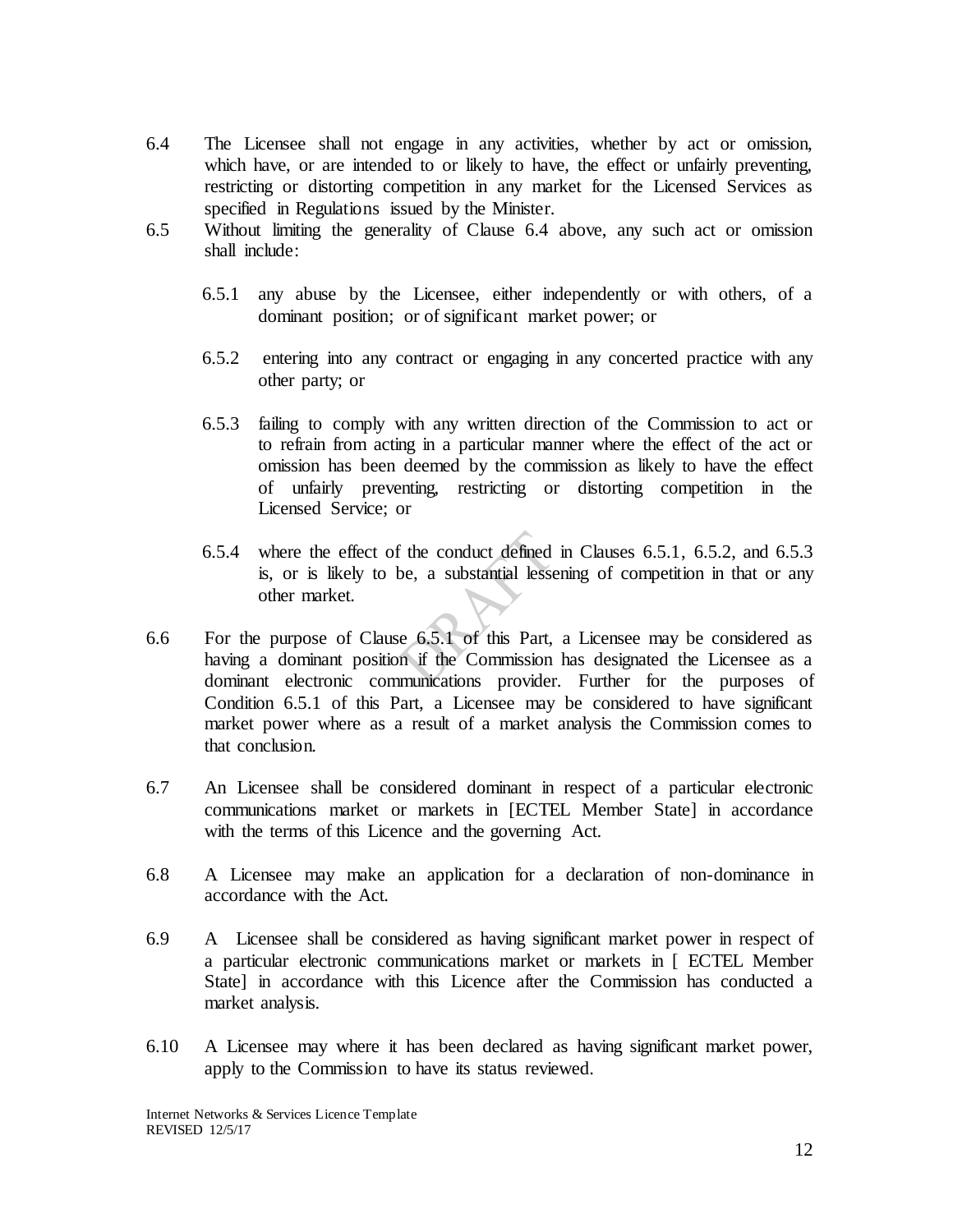## <span id="page-12-0"></span>**7. INFORMATION REQUIREMENTS**

7.1 The Licensee shall provide the Minister, the Commission and ECTEL with any relevant agreements (including agreement with any Affiliates of the Licensee) and such accounting, financial, costs, technical and other information (including but not limited to a complete audited financial report) reasonably required to enable the Minister, the Commission or ECTEL to carry out their functions under the Act in such manner and at the times that the Minister, the Commission and ECTEL may request.

## <span id="page-12-1"></span>**8. PRIVACY AND CONFIDENTIALITY**

8.1 The Licensee shall ensure the privacy and confidentiality of information and business secrets obtained in the course of its business from any customer by establishing and implementing procedures for maintaining confidentiality of such information as set out in the Act.

## <span id="page-12-2"></span>**9. PRE-NOTIFICATION OF CHANGES IN SIGNIFICANT INTEREST**

- 9.1 Subject to Clause 7, the Licensee shall notify the Minister's of any acquisition of shares, voting rights or distribution of surplus assets or change in shareholding of the Licence by any Person if, by reason of that acquisition or change, the total number of its shares in the Licensee held by that Person together with any shares held by any nominee or trustee for that Person, immediately after the change or acquisition exceeds 20 per cent of the total number of shares, voting rights, or in the distribution of surplus assets in the Licensee (where such shareholding did not already exceed 20 per cent prior to that change or acquisition).
- 9.2 The Licensee shall notify the Minister in writing ninety (90) days prior to the taking effect of such change or acquisition stated above.
- 9.3 Upon receipt of the notification under clause 9.2, the Minister shall on the recommendation of ECTEL, issue in writing within 80 days, a certificate of nonobjection without conditions, a certificate of non-objection with conditions or a certificate of objection.
- 9.4 The Minister shall before issuing a certificate under Clause 9.3 take into account the public interest or national security, the purposes of the Treaty establishing ECTEL and the purpose of ECTEL.
- 9.5 A licence who failure to comply with Clause 9 (notification of change in shareholding) shall be in breach of this licence.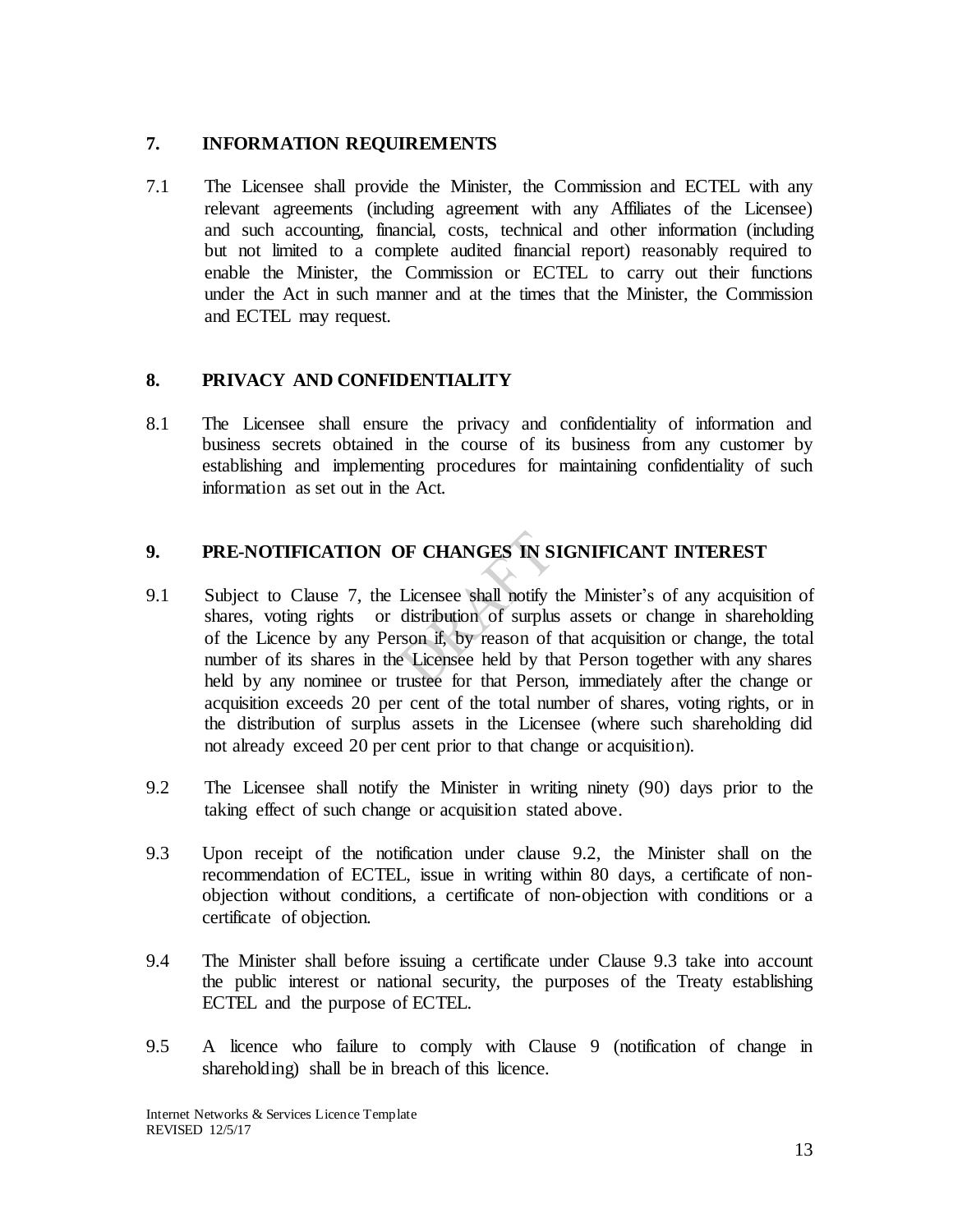#### <span id="page-13-0"></span>**10. RIGHTS OF ACCESS**

- 10.1 The Licensee shall have the rights of access that are necessary to permit the installation and maintenance of the Licensed Networks on public rights-of-way, in public buildings and other public property, and in respect of similar works necessary for the provision of the Licensed Services as specified in Section [-] of the Act.
- 10.2 In the course of constructing or maintaining any Licensed Network of the Licensee, the Licensee may, by its officers or agents duly authorized in writing and on production of the authority, cut or remove from any street, high-way or land, any tree or branch or other parts of a tree, tending to interfere with, endanger, or otherwise prejudicially affect such Licensed Networks.
- 10.3 In exercising this right, no person shall enter any land without the consent of the owner or occupier until after the expiration of fifteen days notice in writing given to the owner of occupier or posted up conspicuously upon the property.
- 10.4 If such owner or occupier, within seven days from the service or posting up of such notice gives written objection thereto, the Licensee may not enter upon the private land in question without first having obtained the necessary Court Order.
- 10.5 Where any condition exists which is dangerous and relates to the provision of the licensed services by the Licensee, the Licensee may immediately enter upon Land and take whatever reasonable action is necessary and expedient to establish safe conditions thereon.
- 10.6 Where the Licensee takes action under Clause 10.5 above, the Licensee must within three (3) days thereof, inform the owner or occupier of the land in question (either by service of a written notice on him or by posting up conspicuously a notice on such land) of the action taken.
- 10.7 In the exercise of any powers under this Clause, the Licensee shall cause as little inconvenience or damage as is reasonably practicable and the Licensee is liable to pay compensation to any person who suffers damage to his property in consequence of the exercise of such powers by the Licensee. For the avoidance of doubt, this Clause shall apply to public lands, public buildings and other public property.

### <span id="page-13-1"></span>**11. FORCE MAJEURE**

11.1 Force Majeure refers to an event or accident, which is beyond the control of the Licensee and includes: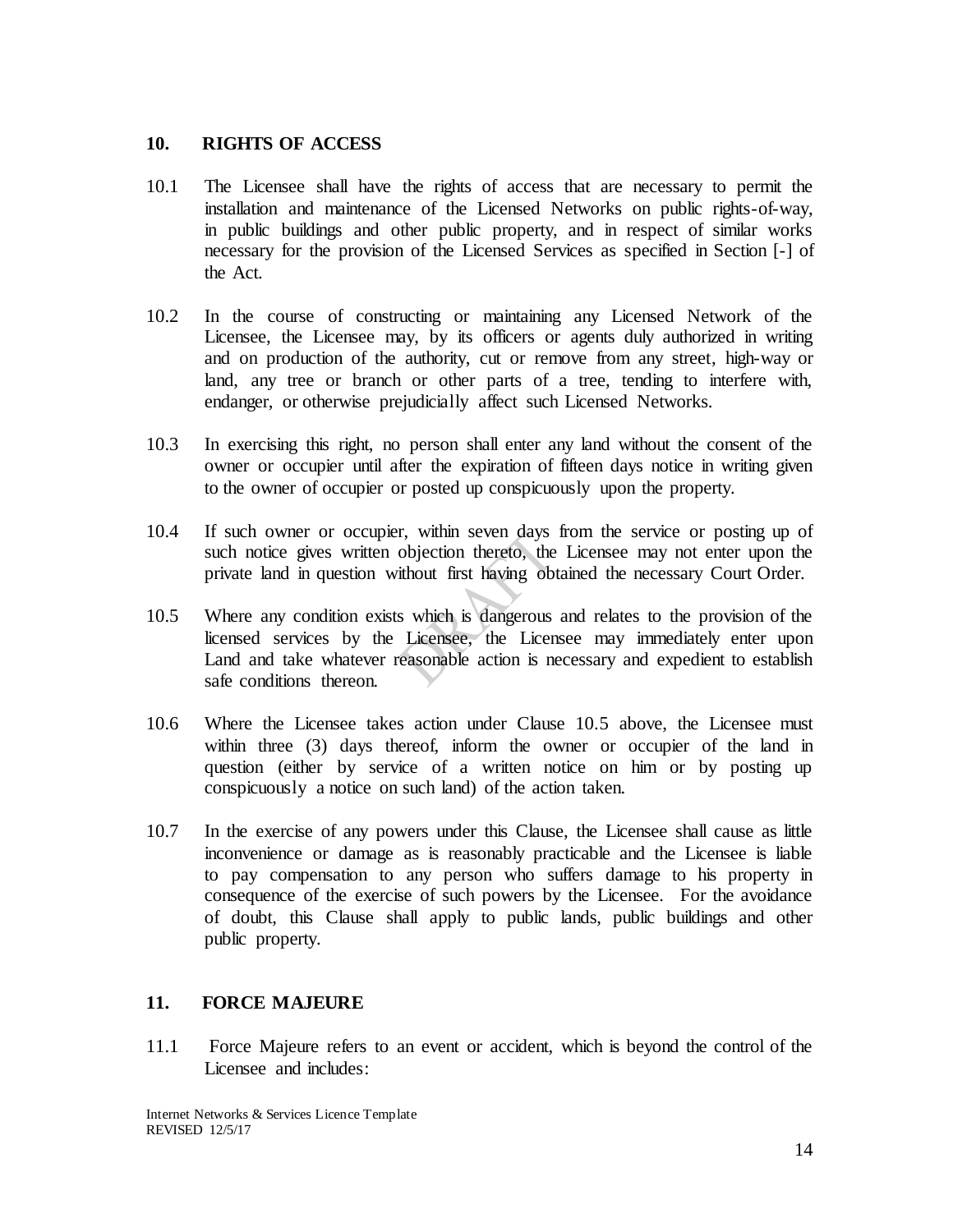- (a) acts of God, action by or against enemies of the State, riot or civil commotion;
- (b) strikes, lock-outs and other industrial disturbances;
- (c) wars, blockades or insurrection;
- (d) earthquake, hurricane, flood, fire, or explosions;
- (e) outbreak of pestilence or epidemics;
- (f) government rationing of electricity or other wartime or emergency controls imposed by Government;
- (g) embargoes or trade restrictions;
- 11.2 The Licensee shall not be in breach of this Licence if and to the extend that it is prevented from fulfilling its obligations by reason of Force Majeure.

### <span id="page-14-0"></span>**12. COMPLIANCE**

12.1 The Licence shall comply with all applicable Acts, Regulations, Directions, Orders and Recommendations, including but not limited to the Act as amended by superseding legislation and with the Directions, Orders and Recommendations issued by the Minister and the Commission.

**Granted by the Minister on the …………..day of ………………………..2016**

**Signed by:**

**……………………………………………………………**

**Minister of Telecommunications**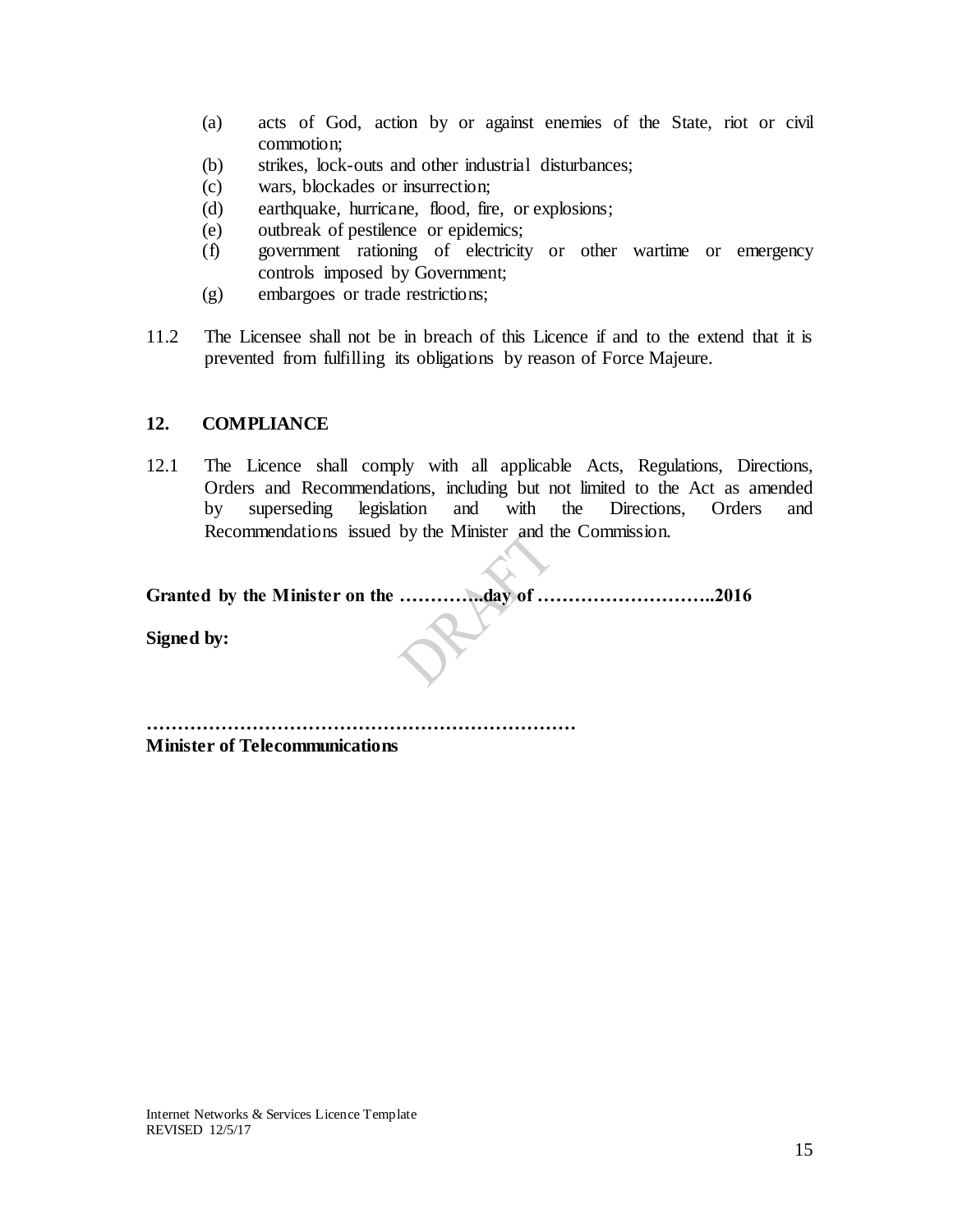## <span id="page-15-1"></span>**ANNEX A LICENSED SERVICES**

- <span id="page-15-0"></span>1. The Licensee is authorised pursuant to this Licence to provide to the public Internet services using facilities owned and operated by the Licensee or such other licensed operators:
	- (i) Provision of Internet services via fixed, mobile or other access technologies;
	- (ii) Provision of wholesale Internet Service such as Internet connectivity to other ISPs, provision of Virtual ISPs and peering arrangements;
- 2. For the avoidance of doubt, nothing in this Licence grants a person any right to deliver the Licensed Services by means of any electronic communications facilities or electronic communication networks unless such rights have been granted under appropriate licences in accordance with the Act or any other legislation.

RANT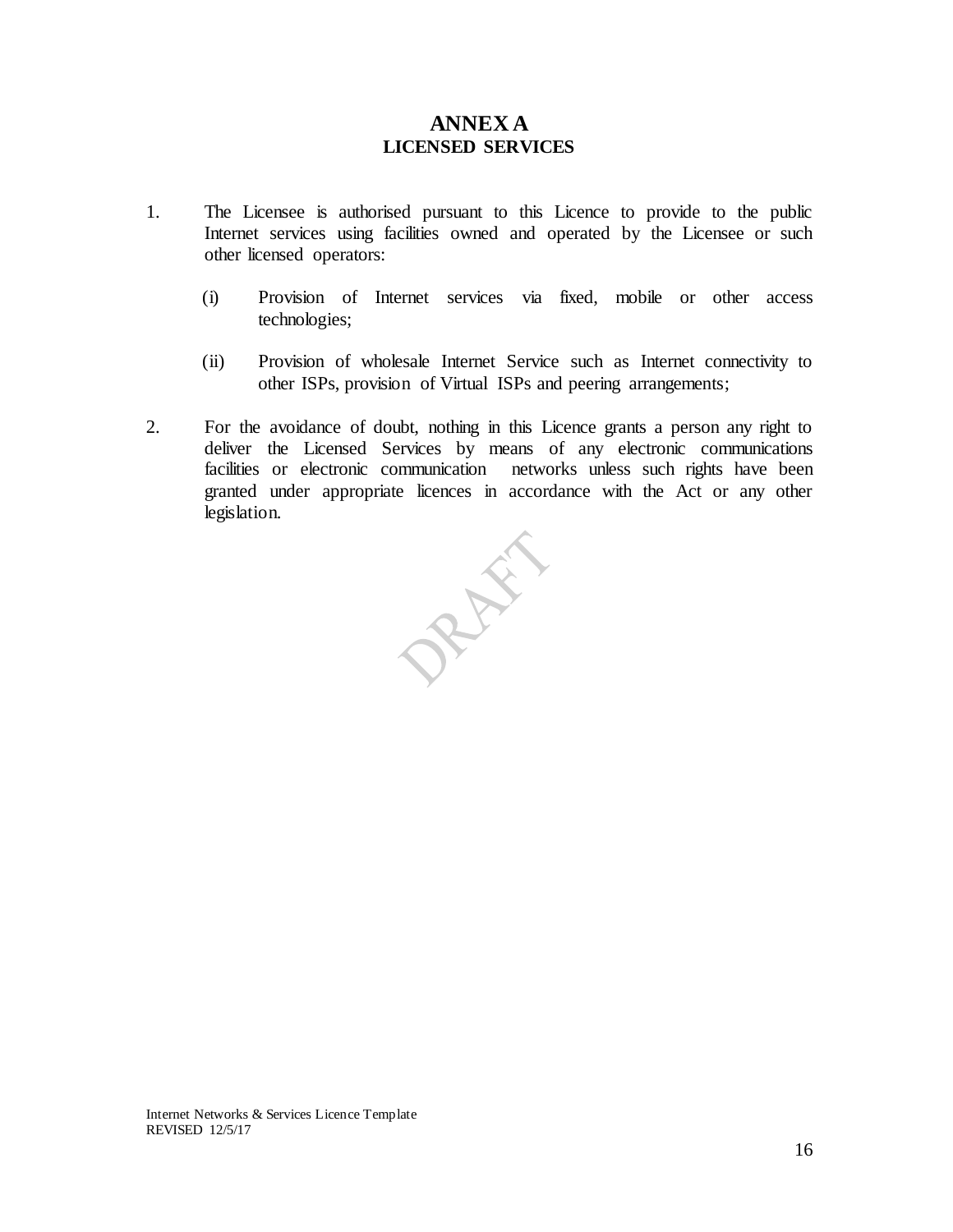## **ANNEX B LICENSED NETWORKS**

- <span id="page-16-1"></span><span id="page-16-0"></span>1. The Licensee is authorised pursuant to this licence to establish, own and operate all electronic communications facilities necessary for an electronic communication network or networks, on the condition that, the network is used to provide:
	- (a) Access to the Internet via fixed, mobile or other access technologies.
- 2. For the avoidance of doubt the licensee is not authorised to install, deploy or operate any other network or facilities unless separately licensed to do so.

PRAIL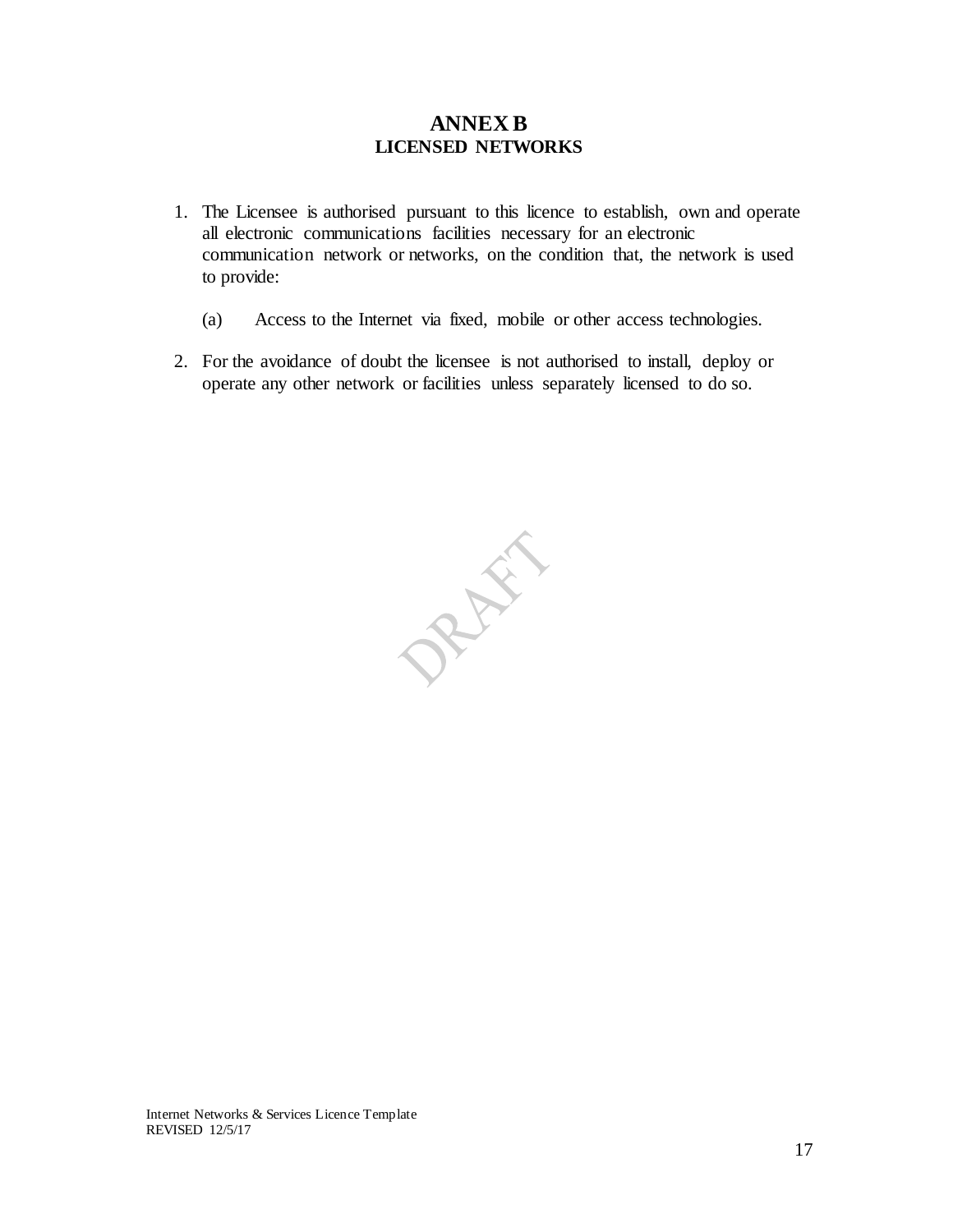## <span id="page-17-1"></span>**ANNEX C UNIVERSAL SERVICE OBLIGATIONS**

<span id="page-17-0"></span>The Licensee shall comply with Universal Service Obligations as set out in Regulations governing the Universal Service Obligations in [ECTEL Contracting State] as amended from time to time.

PREFE

Internet Networks & Services Licence Template REVISED 12/5/17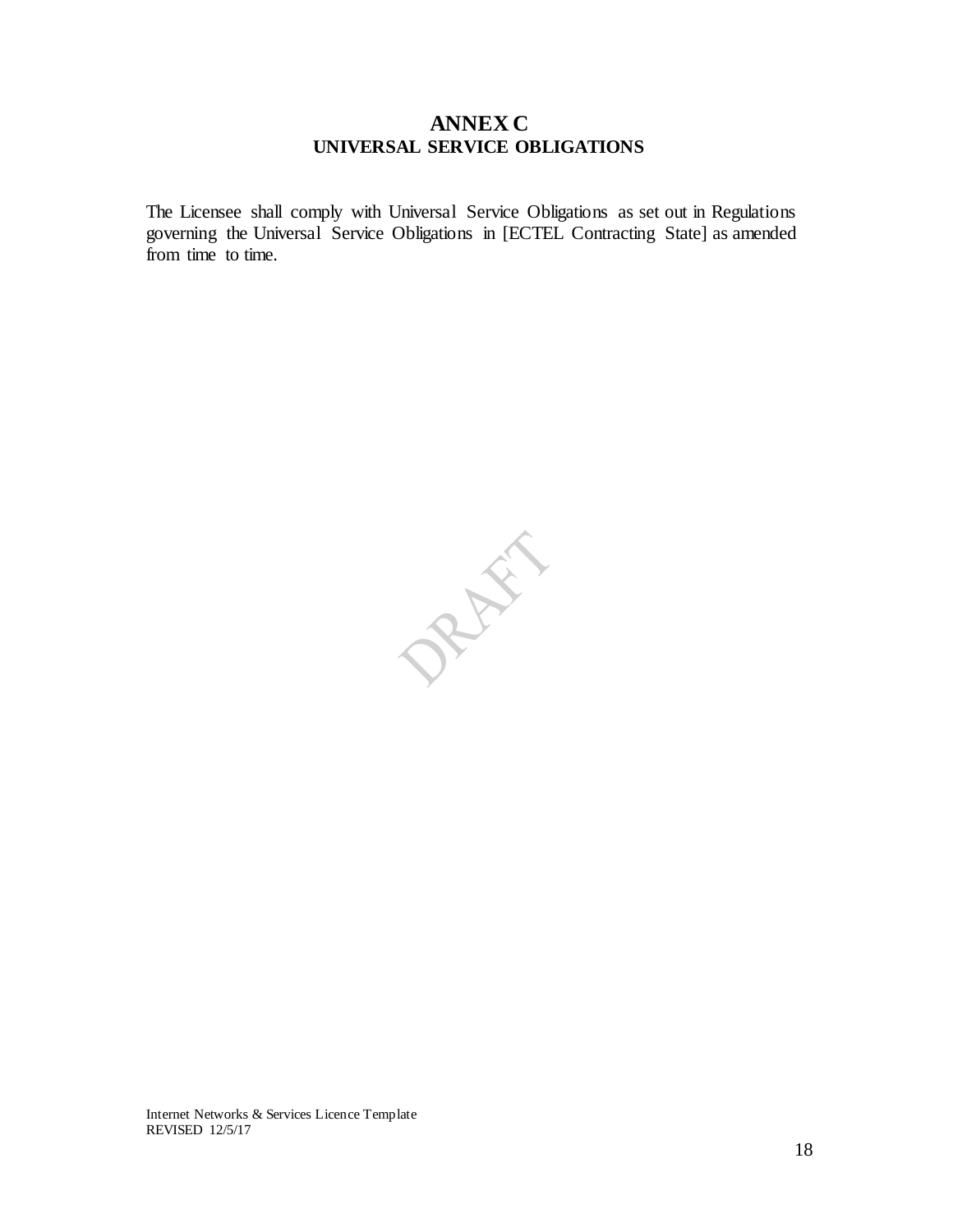## **ANNEX D QUALITY OF SERVICE OBLIGATIONS Internet Network/Services**

<span id="page-18-2"></span><span id="page-18-1"></span><span id="page-18-0"></span>The Licensee shall comply with Quality of Service Obligations as set out in Regulations governing the Quality of Service in [ECTEL Contracting State] as amended from time to time.

PRAIL